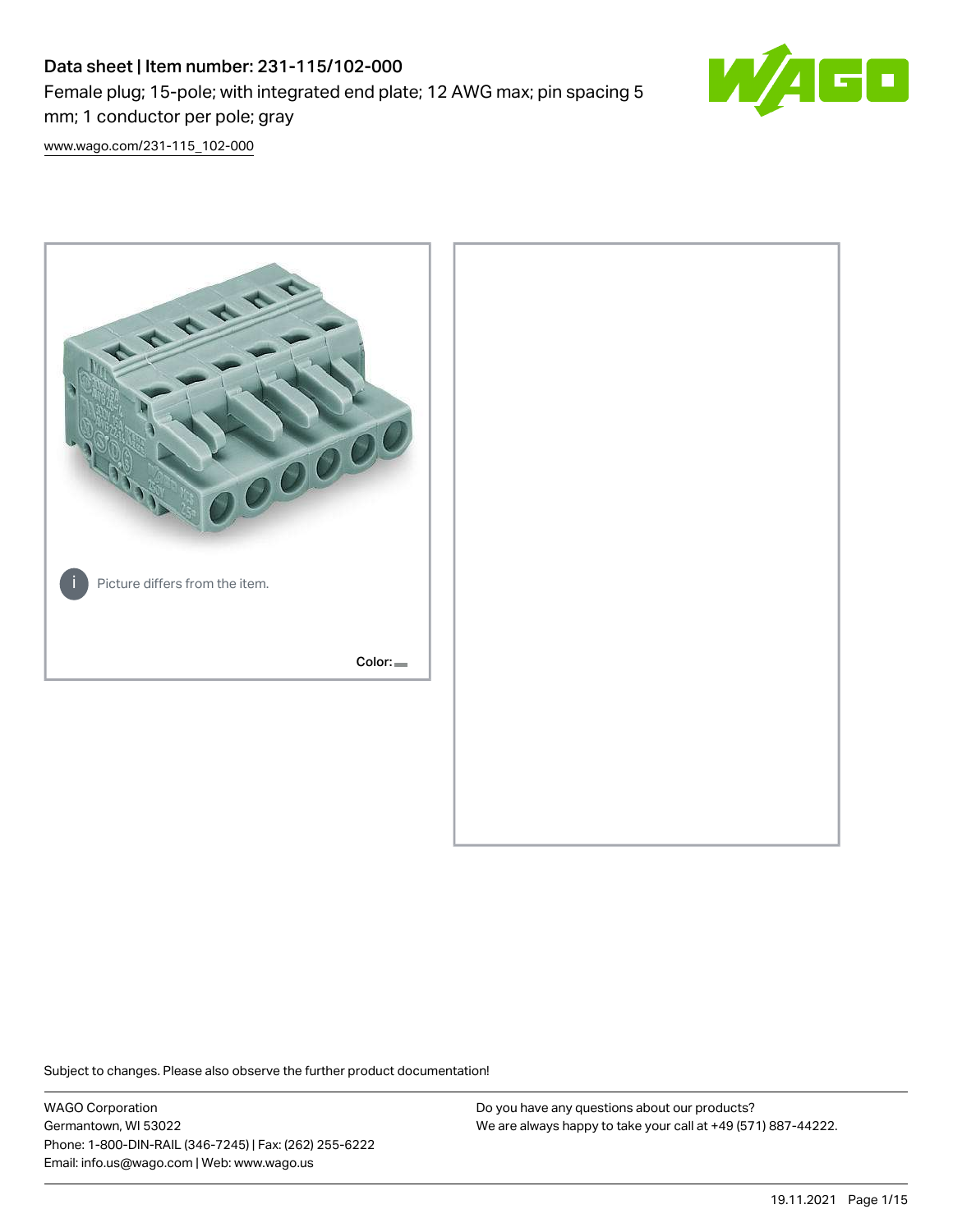

Dimensions in mm

L = pole no. x pin spacing

2- to 3-pole female connectors – one latch only

#### Item description

- **Universal connection for all conductor types**
- Easy cable pre-assembly and on-unit wiring via vertical and horizontal CAGE CLAMP<sup>®</sup> actuation  $\blacksquare$
- $\blacksquare$ Integrated test ports
- $\blacksquare$ With coding fingers

Subject to changes. Please also observe the further product documentation! Data

WAGO Corporation Germantown, WI 53022 Phone: 1-800-DIN-RAIL (346-7245) | Fax: (262) 255-6222 Email: info.us@wago.com | Web: www.wago.us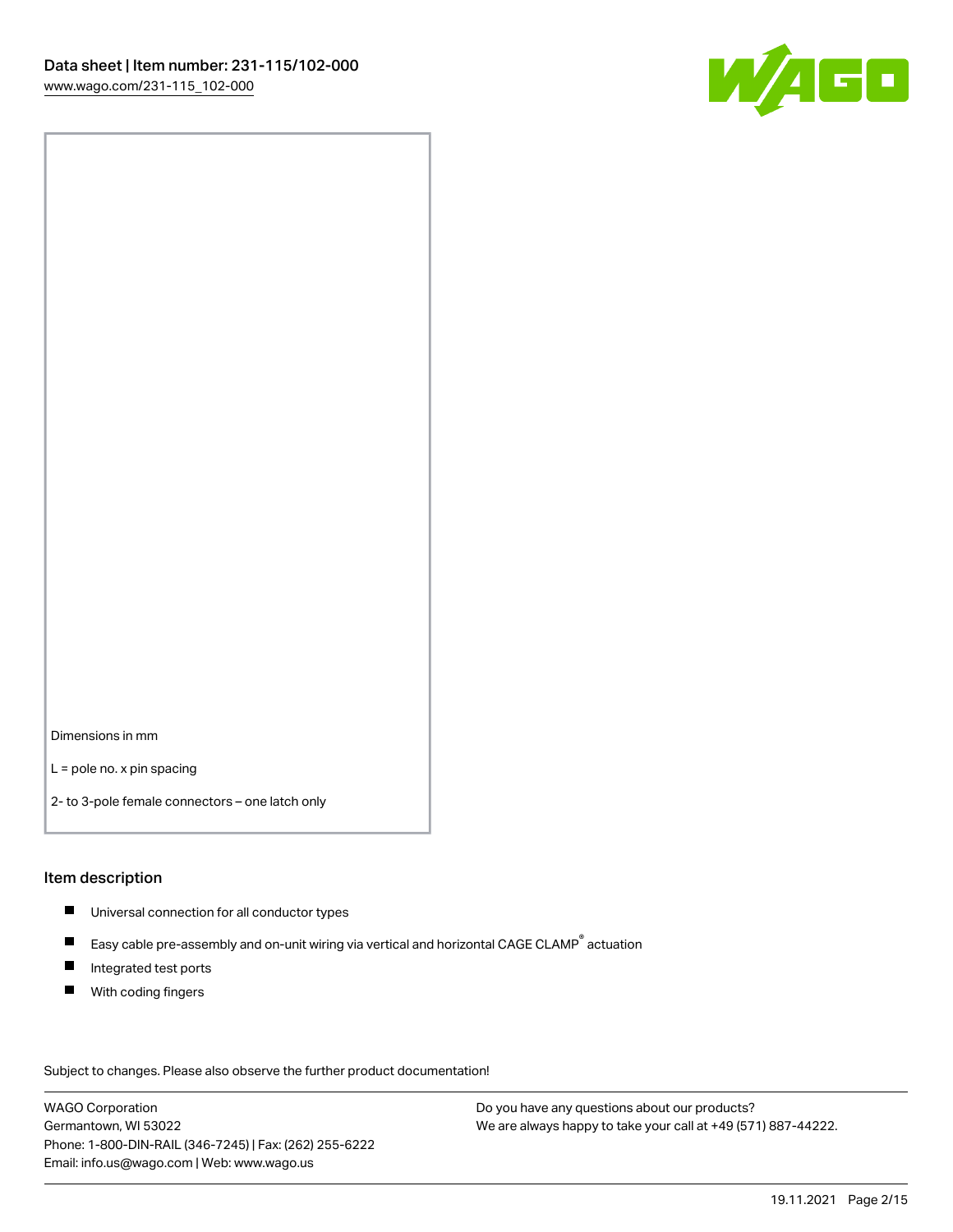

# Data Notes

| Safety information 1 | The MCS-MULTI CONNECTION SYSTEM includes connectors<br>without breaking capacity in accordance with DIN EN 61984. When<br>used as intended, these connectors must not be connected<br>/disconnected when live or under load. The circuit design should<br>ensure header pins, which can be touched, are not live when<br>unmated. |
|----------------------|-----------------------------------------------------------------------------------------------------------------------------------------------------------------------------------------------------------------------------------------------------------------------------------------------------------------------------------|
| Variants:            | Gold-plated or partially gold-plated contact surfaces<br>Other versions (or variants) can be requested from WAGO Sales or<br>configured at https://configurator.wago.com/                                                                                                                                                         |

# Electrical data

# IEC Approvals

| Ratings per                 | IEC/EN 60664-1                                                        |  |
|-----------------------------|-----------------------------------------------------------------------|--|
| Rated voltage (III / 3)     | 320 V                                                                 |  |
| Rated surge voltage (III/3) | 4 <sub>k</sub> V                                                      |  |
| Rated voltage (III/2)       | 320 V                                                                 |  |
| Rated surge voltage (III/2) | 4 <sub>k</sub> V                                                      |  |
| Nominal voltage (II/2)      | 630 V                                                                 |  |
| Rated surge voltage (II/2)  | 4 <sub>k</sub> V                                                      |  |
| Rated current               | 16A                                                                   |  |
| Legend (ratings)            | $(III / 2)$ $\triangle$ Overvoltage category III / Pollution degree 2 |  |

# UL Approvals

| Approvals per                  | UL 1059 |
|--------------------------------|---------|
| Rated voltage UL (Use Group B) | 300 V   |
| Rated current UL (Use Group B) | 15 A    |
| Rated voltage UL (Use Group D) | 300 V   |
| Rated current UL (Use Group D) | 10 A    |

# Ratings per UL

| Rated voltage UL 1977 | 300 V |
|-----------------------|-------|
| Rated current UL 1977 |       |

# CSA Approvals

Approvals per CSA

Subject to changes. Please also observe the further product documentation!

| <b>WAGO Corporation</b>                                | Do you have any questions about our products?                 |
|--------------------------------------------------------|---------------------------------------------------------------|
| Germantown, WI 53022                                   | We are always happy to take your call at +49 (571) 887-44222. |
| Phone: 1-800-DIN-RAIL (346-7245)   Fax: (262) 255-6222 |                                                               |
| Email: info.us@wago.com   Web: www.wago.us             |                                                               |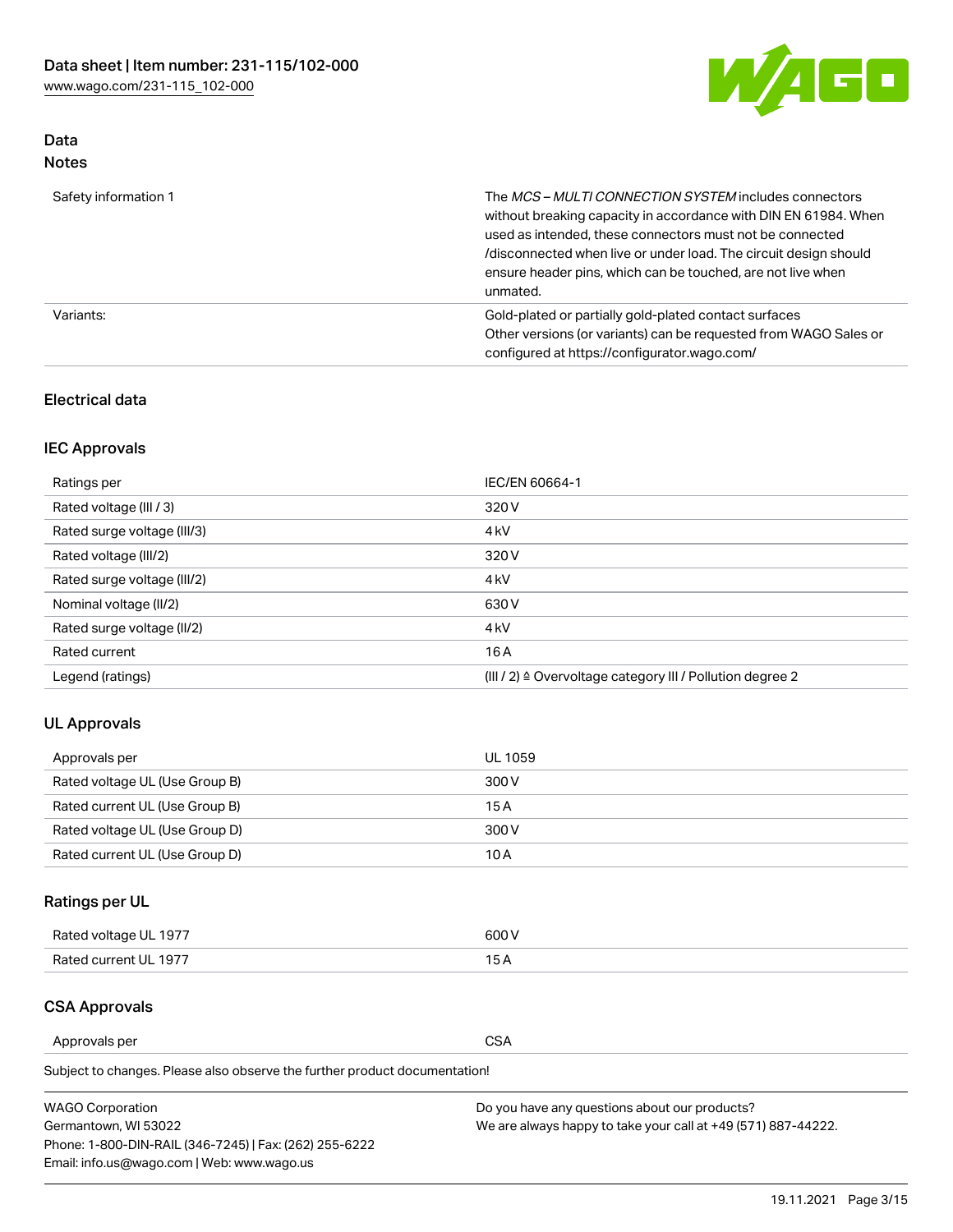[www.wago.com/231-115\\_102-000](http://www.wago.com/231-115_102-000)



| Rated voltage CSA (Use Group B) | 300 V |
|---------------------------------|-------|
| Rated current CSA (Use Group B) | 15 A  |
| Rated voltage CSA (Use Group D) | 300 V |
| Rated current CSA (Use Group D) | 10 A  |

#### Connection data

| Total number of connection points | 15 |
|-----------------------------------|----|
| Total number of potentials        | 15 |
| Number of connection types        |    |
| Number of levels                  |    |

#### Connection 1

| Connection technology                             | CAGE CLAMP®                             |
|---------------------------------------------------|-----------------------------------------|
| Actuation type                                    | Operating tool                          |
| Solid conductor                                   | $0.082.5$ mm <sup>2</sup> / 28  12 AWG  |
| Fine-stranded conductor                           | $0.08$ 2.5 mm <sup>2</sup> / 28  12 AWG |
| Fine-stranded conductor; with insulated ferrule   | $0.251.5$ mm <sup>2</sup>               |
| Fine-stranded conductor; with uninsulated ferrule | $0.252.5$ mm <sup>2</sup>               |
| Strip length                                      | $89$ mm $/ 0.310.35$ inch               |
| Number of poles                                   | 15                                      |
| Conductor entry direction to mating direction     | 0°                                      |

# Physical data

| Pin spacing | 5 mm / 0.197 inch    |
|-------------|----------------------|
| Width       | 75 mm / 2.953 inch   |
| Height      | 14.3 mm / 0.563 inch |
| Depth       | 26.5 mm / 1.043 inch |

#### Plug-in connection

| Contact type (pluggable connector)   | Female connector/socket |
|--------------------------------------|-------------------------|
| Connector (connection type)          | for conductor           |
| Mismating protection                 | No                      |
| Plugging without loss of pin spacing |                         |
| Locking of plug-in connection        | Without                 |

Subject to changes. Please also observe the further product documentation!

WAGO Corporation Germantown, WI 53022 Phone: 1-800-DIN-RAIL (346-7245) | Fax: (262) 255-6222 Email: info.us@wago.com | Web: www.wago.us Do you have any questions about our products? We are always happy to take your call at +49 (571) 887-44222.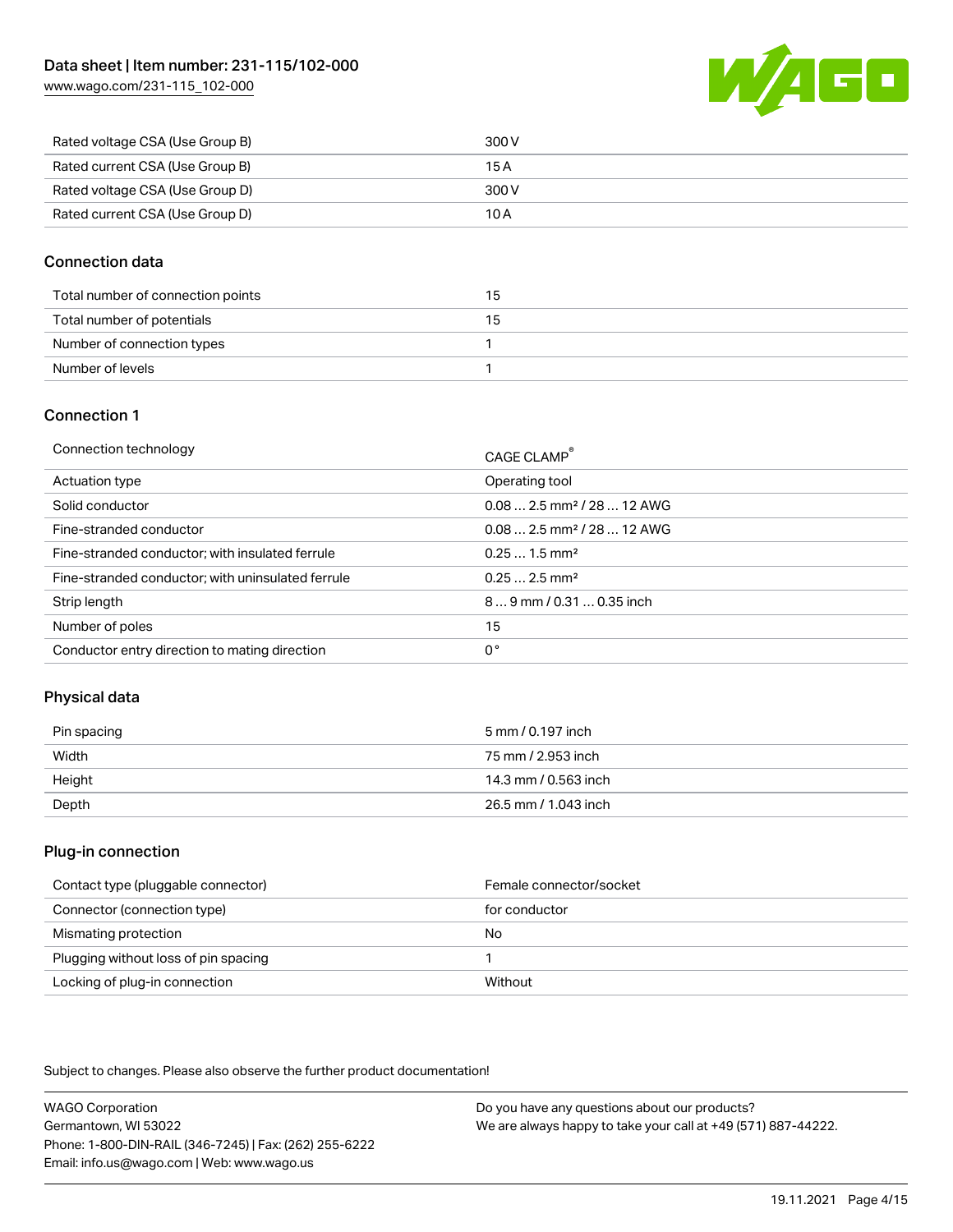

#### Material data

| Color                       | gray                              |
|-----------------------------|-----------------------------------|
| Material group              |                                   |
| Insulation material         | Polyamide (PA66)                  |
| Flammability class per UL94 | V <sub>0</sub>                    |
| Clamping spring material    | Chrome nickel spring steel (CrNi) |
| Contact material            | Copper alloy                      |
| Contact plating             | tin-plated                        |
| Fire load                   | $0.36$ MJ                         |
| Weight                      | 26.1 <sub>g</sub>                 |

#### Environmental requirements

| Limit temperature range<br>$\blacksquare$ . The contract of the contract of the contract of the contract of the contract of the contract of the contract of the contract of the contract of the contract of the contract of the contract of the contract of the | . +85 °Ր<br>- 60 |  |
|-----------------------------------------------------------------------------------------------------------------------------------------------------------------------------------------------------------------------------------------------------------------|------------------|--|
|-----------------------------------------------------------------------------------------------------------------------------------------------------------------------------------------------------------------------------------------------------------------|------------------|--|

#### Commercial data

| Product Group         | 3 (Multi Conn. System) |
|-----------------------|------------------------|
| PU (SPU)              | 25 Stück               |
| Packaging type        | box                    |
| Country of origin     | DE                     |
| <b>GTIN</b>           | 4044918342094          |
| Customs tariff number | 8536694040             |

#### Approvals / Certificates

#### Country specific Approvals

| Logo | Approval                               | <b>Additional Approval Text</b> | Certificate<br>name |
|------|----------------------------------------|---------------------------------|---------------------|
|      | CВ<br>DEKRA Certification B.V.         | IEC 61984                       | NL-39756            |
|      | <b>CSA</b><br>DEKRA Certification B.V. | C <sub>22.2</sub>               | LR 18677-<br>25     |

#### Ship Approvals

|      | ABS      |                          | - ك ا       |
|------|----------|--------------------------|-------------|
| Logo | Approval | Additional Approval Text | name        |
|      |          |                          | ∵ertificate |

Subject to changes. Please also observe the further product documentation!

| <b>WAGO Corporation</b>                                | Do you have any questions about our products?                 |
|--------------------------------------------------------|---------------------------------------------------------------|
| Germantown. WI 53022                                   | We are always happy to take your call at +49 (571) 887-44222. |
| Phone: 1-800-DIN-RAIL (346-7245)   Fax: (262) 255-6222 |                                                               |
| Email: info.us@wago.com   Web: www.wago.us             |                                                               |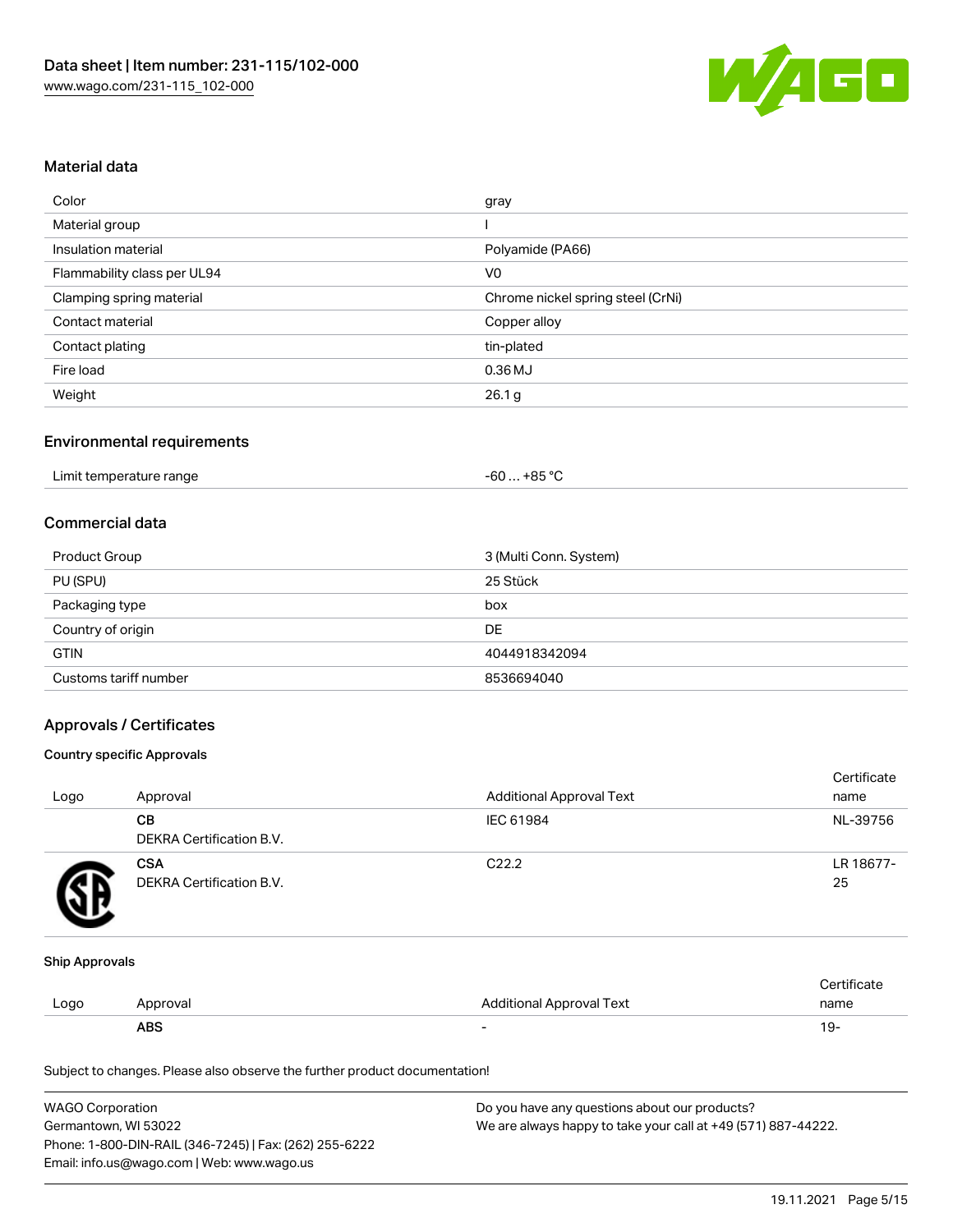

| ABS                      | American Bureau of Shipping            |                                 | HG1869876-<br><b>PDA</b> |
|--------------------------|----------------------------------------|---------------------------------|--------------------------|
|                          | BV                                     | IEC 60998                       | 11915/D0                 |
|                          | Bureau Veritas S.A.                    |                                 | BV                       |
| <b>BUNEAU</b><br>VERITAS |                                        |                                 |                          |
|                          | <b>DNV GL</b>                          | -                               | TAE000016Z               |
|                          | Det Norske Veritas, Germanischer Lloyd |                                 |                          |
| <b>UL-Approvals</b>      |                                        |                                 |                          |
|                          |                                        |                                 | Certificate              |
| Logo                     | Approval                               | <b>Additional Approval Text</b> | name                     |
|                          | UL                                     | UL 1059                         | E45172                   |
|                          | Underwriters Laboratories Inc.         |                                 |                          |

UR Underwriters Laboratories Inc.

# Counterpart

|                                        | Item no.231-615<br>Male connector; 15-pole; Pin spacing 5 mm; gray                                              | www.wago.com/231-615         |
|----------------------------------------|-----------------------------------------------------------------------------------------------------------------|------------------------------|
|                                        | Item no.231-145/001-000<br>Male header; 15-pole; THT; 1.0 x 1.0 mm solder pin; straight; pin spacing 5 mm; gray | www.wago.com/231-145/001-000 |
|                                        | Item no.231-445/001-000<br>Male header; 15-pole; THT; 1.0 x 1.0 mm solder pin; angled; pin spacing 5 mm; gray   | www.wago.com/231-445/001-000 |
| <b>Optional accessories</b><br>Jumpers |                                                                                                                 |                              |
| Jumper                                 |                                                                                                                 |                              |
|                                        | Item no.: 231-905                                                                                               | www.wago.com/231-905         |
|                                        |                                                                                                                 |                              |

WAGO Corporation Germantown, WI 53022 Phone: 1-800-DIN-RAIL (346-7245) | Fax: (262) 255-6222 Email: info.us@wago.com | Web: www.wago.us

Do you have any questions about our products? We are always happy to take your call at +49 (571) 887-44222.

UL 1977 E45171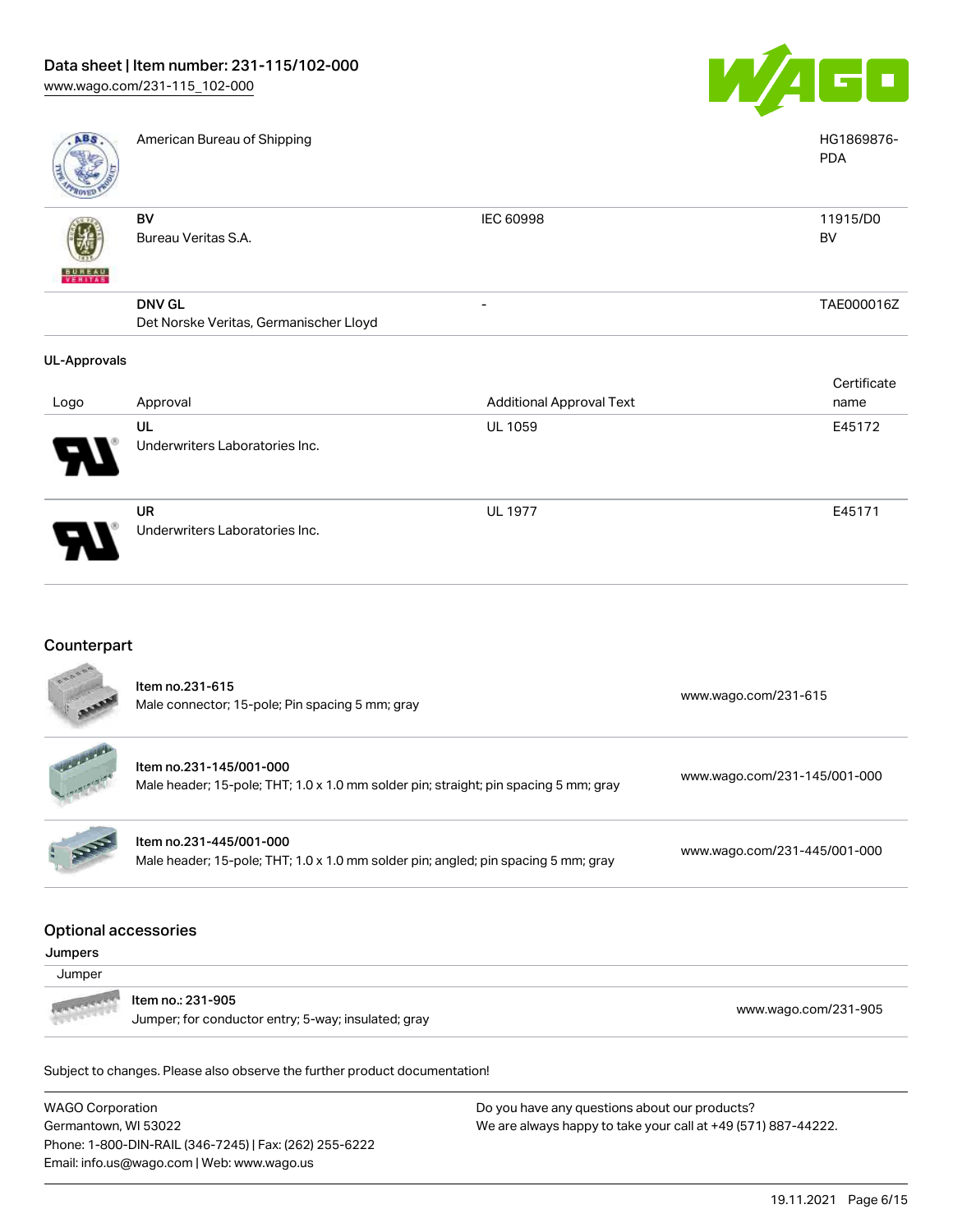# Data sheet | Item number: 231-115/102-000

[www.wago.com/231-115\\_102-000](http://www.wago.com/231-115_102-000)



|                         | Item no.: 231-903<br>Jumper; for conductor entry; 3-way; insulated; gray                                        | www.wago.com/231-903 |
|-------------------------|-----------------------------------------------------------------------------------------------------------------|----------------------|
|                         | Item no.: 231-907<br>Jumper; for conductor entry; 7-way; insulated; gray                                        | www.wago.com/231-907 |
|                         | Item no.: 231-910<br>Jumper; for conductor entry; 10-way; insulated; gray                                       | www.wago.com/231-910 |
|                         | Item no.: 231-902<br>Jumper; for conductor entry; 2-way; insulated; gray                                        | www.wago.com/231-902 |
| Tools                   |                                                                                                                 |                      |
| Operating tool          |                                                                                                                 |                      |
|                         | Item no.: 209-130<br>Operating tool; suitable for 264, 280 and 281 Series; 1-way; of insulating material; white | www.wago.com/209-130 |
|                         | Item no.: 209-132<br>Operating tool; for connecting comb-style jumper bar; 2-way; of insulating material        | www.wago.com/209-132 |
|                         | Item no.: 231-159<br>Operating tool; natural                                                                    | www.wago.com/231-159 |
|                         | Item no.: 231-231<br>Combination operating tool; red                                                            | www.wago.com/231-231 |
|                         | Item no.: 231-131<br>Operating tool; made of insulating material; 1-way; loose; white                           | www.wago.com/231-131 |
|                         | Item no.: 231-291<br>Operating tool; made of insulating material; 1-way; loose; red                             | www.wago.com/231-291 |
|                         | Item no.: 280-432<br>Operating tool; made of insulating material; 2-way; white                                  | www.wago.com/280-432 |
|                         | Item no.: 280-434<br>Operating tool; made of insulating material; 4-way                                         | www.wago.com/280-434 |
|                         | Item no.: 280-437<br>Operating tool; made of insulating material; 7-way                                         | www.wago.com/280-437 |
|                         | Item no.: 280-440<br>Operating tool; made of insulating material; 10-way                                        | www.wago.com/280-440 |
|                         | Item no.: 280-435<br>Operating tool; made of insulating material; 5-way; gray                                   | www.wago.com/280-435 |
|                         | Item no.: 280-436<br>Operating tool; made of insulating material; 6-way                                         | www.wago.com/280-436 |
|                         | Subject to changes. Please also observe the further product documentation!                                      |                      |
| <b>WAGO Corporation</b> | Do you have any questions about our products?                                                                   |                      |

Germantown, WI 53022 Phone: 1-800-DIN-RAIL (346-7245) | Fax: (262) 255-6222 Email: info.us@wago.com | Web: www.wago.us

We are always happy to take your call at +49 (571) 887-44222.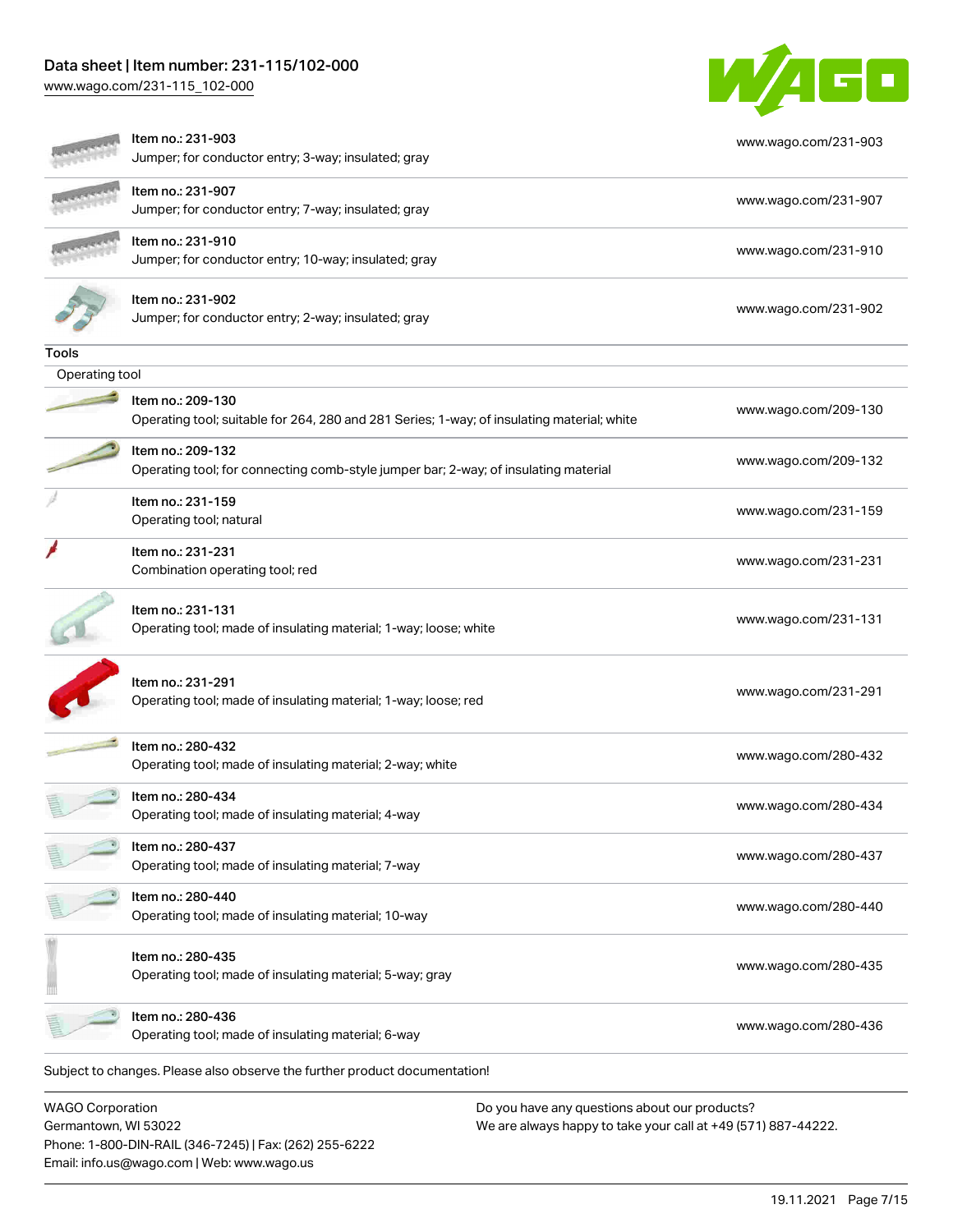



Item no.: 280-438

Nething... 200 400<br>Operating tool; made of insulating material; 8-way [www.wago.com/280-438](http://www.wago.com/280-438)

| Item no.: 280-433  |
|--------------------|
| Operating tool: ma |

Operating tool; made of insulating material; 3-way [www.wago.com/280-433](http://www.wago.com/280-433)

#### Insulations stops

Insulation stop



# Item no.: 231-672 Insulation stop; 0.75 - 1 mm<sup>2</sup>; dark gray [www.wago.com/231-672](http://www.wago.com/231-672) www.wago.com/231-672



Item no.: 231-670 Insulation stop; 0.08-0.2 mm<sup>2</sup> / 0.2 mm<sup>2</sup> "s"; white [www.wago.com/231-670](http://www.wago.com/231-670) www.wago.com/231-670



Item no.: 231-671 Item ito... 231-071<br>Insulation stop; 0.25 - 0.5 mm²; light gray [www.wago.com/231-671](http://www.wago.com/231-671)

#### Marking accessories

| Marking strip                                                                                                                                                                                   |                                  |
|-------------------------------------------------------------------------------------------------------------------------------------------------------------------------------------------------|----------------------------------|
| Item no.: 210-331/500-103<br>Marking strips; as a DIN A4 sheet; MARKED; 1-12 (300x); Height of marker strip: 2.3 mm/0.091 in; Strip<br>length 182 mm; Horizontal marking; Self-adhesive; white  | www.wago.com/210-331<br>/500-103 |
| Item no.: 210-331/500-104<br>Marking strips; as a DIN A4 sheet; MARKED; 13-24 (300x); Height of marker strip: 2.3 mm/0.091 in; Strip<br>length 182 mm; Horizontal marking; Self-adhesive; white | www.wago.com/210-331<br>/500-104 |
| Item no.: 210-332/500-202<br>Marking strips; as a DIN A4 sheet; MARKED; 1-16 (160x); Height of marker strip: 3 mm; Strip length 182<br>mm; Horizontal marking; Self-adhesive; white             | www.wago.com/210-332<br>/500-202 |
| Item no.: 210-332/500-206<br>Marking strips; as a DIN A4 sheet; MARKED; 33-48 (160x); Height of marker strip: 3 mm; Strip length<br>182 mm; Horizontal marking; Self-adhesive; white            | www.wago.com/210-332<br>/500-206 |
| Item no.: 210-332/500-205<br>Marking strips; as a DIN A4 sheet; MARKED; 1-32 (80x); Height of marker strip: 3 mm; Strip length 182<br>mm; Horizontal marking; Self-adhesive; white              | www.wago.com/210-332<br>/500-205 |
| Item no.: 210-332/500-204<br>Marking strips; as a DIN A4 sheet; MARKED; 17-32 (160x); Height of marker strip: 3 mm; Strip length<br>182 mm; Horizontal marking; Self-adhesive; white            | www.wago.com/210-332<br>/500-204 |
|                                                                                                                                                                                                 |                                  |
|                                                                                                                                                                                                 |                                  |
| Item no.: 216-101<br>Ferrule; Sleeve for 0.5 mm <sup>2</sup> / AWG 22; uninsulated; electro-tin plated; silver-colored                                                                          | www.wago.com/216-101             |
|                                                                                                                                                                                                 |                                  |

WAGO Corporation Germantown, WI 53022 Phone: 1-800-DIN-RAIL (346-7245) | Fax: (262) 255-6222 Email: info.us@wago.com | Web: www.wago.us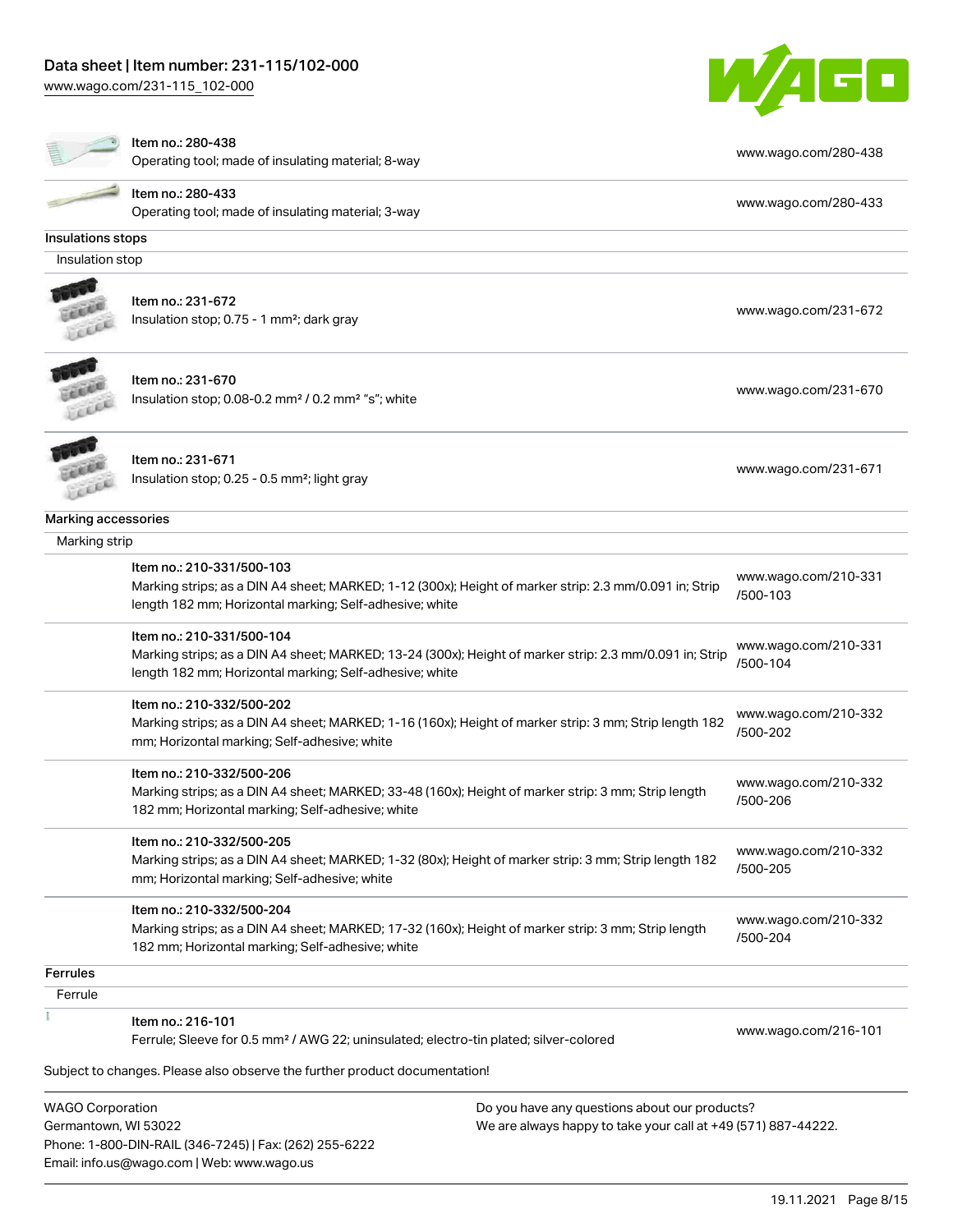# Data sheet | Item number: 231-115/102-000

[www.wago.com/231-115\\_102-000](http://www.wago.com/231-115_102-000)



|               | Item no.: 216-104<br>Ferrule; Sleeve for 1.5 mm <sup>2</sup> / AWG 16; uninsulated; electro-tin plated; silver-colored                                                             | www.wago.com/216-104 |
|---------------|------------------------------------------------------------------------------------------------------------------------------------------------------------------------------------|----------------------|
| ī             | Item no.: 216-106<br>Ferrule; Sleeve for 2.5 mm <sup>2</sup> / AWG 14; uninsulated; electro-tin plated; silver-colored                                                             | www.wago.com/216-106 |
|               | Item no.: 216-102<br>Ferrule; Sleeve for 0.75 mm <sup>2</sup> / AWG 20; uninsulated; electro-tin plated; silver-colored                                                            | www.wago.com/216-102 |
|               | Item no.: 216-103<br>Ferrule; Sleeve for 1 mm <sup>2</sup> / AWG 18; uninsulated; electro-tin plated                                                                               | www.wago.com/216-103 |
|               | Item no.: 216-123<br>Ferrule; Sleeve for 1 mm <sup>2</sup> / AWG 18; uninsulated; electro-tin plated; silver-colored                                                               | www.wago.com/216-123 |
| $\frac{1}{3}$ | Item no.: 216-122<br>Ferrule; Sleeve for 0.75 mm <sup>2</sup> / AWG 20; uninsulated; electro-tin plated; silver-colored                                                            | www.wago.com/216-122 |
|               | Item no.: 216-124<br>Ferrule; Sleeve for 1.5 mm <sup>2</sup> / AWG 16; uninsulated; electro-tin plated                                                                             | www.wago.com/216-124 |
|               | Item no.: 216-142<br>Ferrule; Sleeve for 0.75 mm <sup>2</sup> / 18 AWG; uninsulated; electro-tin plated; electrolytic copper; gastight<br>crimped; acc. to DIN 46228, Part 1/08.92 | www.wago.com/216-142 |
|               | Item no.: 216-132<br>Ferrule; Sleeve for 0.34 mm <sup>2</sup> / AWG 24; uninsulated; electro-tin plated                                                                            | www.wago.com/216-132 |
| $\ddot{x}$    | Item no.: 216-121<br>Ferrule; Sleeve for 0.5 mm <sup>2</sup> / AWG 22; uninsulated; electro-tin plated; silver-colored                                                             | www.wago.com/216-121 |
|               | Item no.: 216-143<br>Ferrule; Sleeve for 1 mm <sup>2</sup> / AWG 18; uninsulated; electro-tin plated; electrolytic copper; gastight<br>crimped; acc. to DIN 46228, Part 1/08.92    | www.wago.com/216-143 |
|               | Item no.: 216-131<br>Ferrule; Sleeve for 0.25 mm <sup>2</sup> / AWG 24; uninsulated; electro-tin plated; silver-colored                                                            | www.wago.com/216-131 |
|               | Item no.: 216-141<br>Ferrule; Sleeve for 0.5 mm <sup>2</sup> / 20 AWG; uninsulated; electro-tin plated; electrolytic copper; gastight<br>crimped; acc. to DIN 46228, Part 1/08.92  | www.wago.com/216-141 |
|               | Item no.: 216-152<br>Ferrule; Sleeve for 0.34 mm <sup>2</sup> / AWG 24; uninsulated; electro-tin plated                                                                            | www.wago.com/216-152 |
|               | Item no.: 216-203<br>Ferrule; Sleeve for 1 mm <sup>2</sup> / AWG 18; insulated; electro-tin plated; red                                                                            | www.wago.com/216-203 |
|               | Item no.: 216-202<br>Ferrule; Sleeve for 0.75 mm <sup>2</sup> / 18 AWG; insulated; electro-tin plated; gray                                                                        | www.wago.com/216-202 |
|               | Item no.: 216-151<br>Ferrule; Sleeve for 0.25 mm <sup>2</sup> / AWG 24; uninsulated; electro-tin plated                                                                            | www.wago.com/216-151 |
| ٨             | Item no.: 216-204                                                                                                                                                                  | www.wago.com/216-204 |
|               | Subject to changes. Please also observe the further product documentation!                                                                                                         |                      |

WAGO Corporation Germantown, WI 53022 Phone: 1-800-DIN-RAIL (346-7245) | Fax: (262) 255-6222 Email: info.us@wago.com | Web: www.wago.us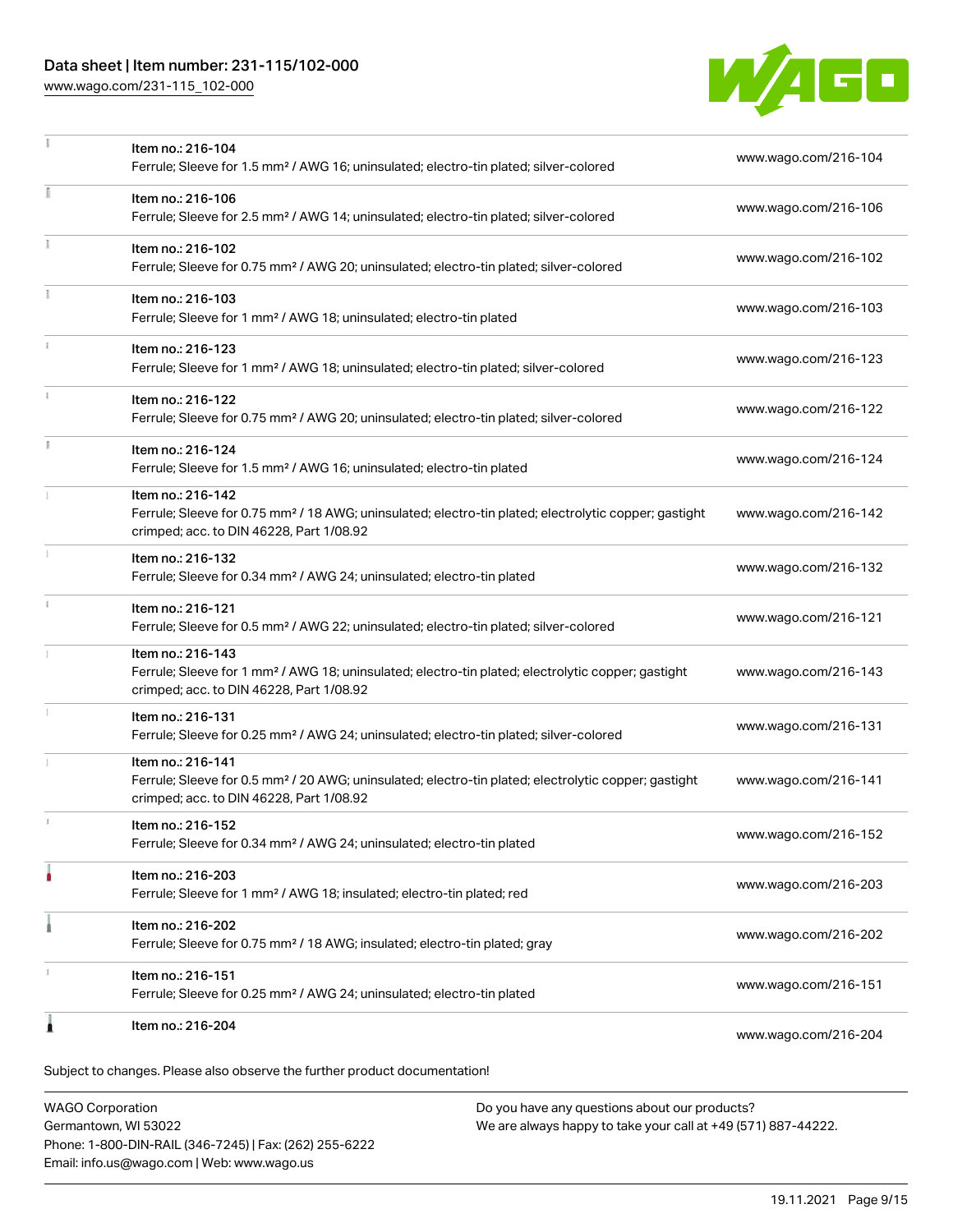# Data sheet | Item number: 231-115/102-000

[www.wago.com/231-115\\_102-000](http://www.wago.com/231-115_102-000)



|   | Ferrule; Sleeve for 1.5 mm <sup>2</sup> / AWG 16; insulated; electro-tin plated; black                                                                                                                  |                      |
|---|---------------------------------------------------------------------------------------------------------------------------------------------------------------------------------------------------------|----------------------|
|   | Item no.: 216-144<br>Ferrule; Sleeve for 1.5 mm <sup>2</sup> / AWG 16; uninsulated; electro-tin plated; electrolytic copper; gastight<br>crimped; acc. to DIN 46228, Part 1/08.92; silver-colored       | www.wago.com/216-144 |
|   | Item no.: 216-201<br>Ferrule; Sleeve for 0.5 mm <sup>2</sup> / 20 AWG; insulated; electro-tin plated; white                                                                                             | www.wago.com/216-201 |
|   | Item no.: 216-223<br>Ferrule; Sleeve for 1 mm <sup>2</sup> / AWG 18; insulated; electro-tin plated; red                                                                                                 | www.wago.com/216-223 |
|   | Item no.: 216-241<br>Ferrule; Sleeve for 0.5 mm <sup>2</sup> / 20 AWG; insulated; electro-tin plated; electrolytic copper; gastight<br>crimped; acc. to DIN 46228, Part 4/09.90; white                  | www.wago.com/216-241 |
|   | Item no.: 216-242<br>Ferrule; Sleeve for 0.75 mm <sup>2</sup> / 18 AWG; insulated; electro-tin plated; electrolytic copper; gastight<br>crimped; acc. to DIN 46228, Part 4/09.90; gray                  | www.wago.com/216-242 |
|   | Item no.: 216-222<br>Ferrule; Sleeve for 0.75 mm <sup>2</sup> / 18 AWG; insulated; electro-tin plated; gray                                                                                             | www.wago.com/216-222 |
|   | Item no.: 216-221<br>Ferrule; Sleeve for 0.5 mm <sup>2</sup> / 20 AWG; insulated; electro-tin plated; white                                                                                             | www.wago.com/216-221 |
| Â | Item no.: 216-224<br>Ferrule; Sleeve for 1.5 mm <sup>2</sup> / AWG 16; insulated; electro-tin plated; black                                                                                             | www.wago.com/216-224 |
|   | Item no.: 216-243<br>Ferrule; Sleeve for 1 mm <sup>2</sup> / AWG 18; insulated; electro-tin plated; electrolytic copper; gastight crimped; www.wago.com/216-243<br>acc. to DIN 46228, Part 4/09.90; red |                      |
| 1 | Item no.: 216-244<br>Ferrule; Sleeve for 1.5 mm <sup>2</sup> / AWG 16; insulated; electro-tin plated; electrolytic copper; gastight<br>crimped; acc. to DIN 46228, Part 4/09.90; black                  | www.wago.com/216-244 |
|   | Item no.: 216-263<br>Ferrule; Sleeve for 1 mm <sup>2</sup> / AWG 18; insulated; electro-tin plated; electrolytic copper; gastight crimped; www.wago.com/216-263<br>acc. to DIN 46228, Part 4/09.90; red |                      |
| 1 | Item no.: 216-264<br>Ferrule; Sleeve for 1.5 mm <sup>2</sup> / AWG 16; insulated; electro-tin plated; electrolytic copper; gastight<br>crimped; acc. to DIN 46228, Part 4/09.90; black                  | www.wago.com/216-264 |
|   | Item no.: 216-284<br>Ferrule; Sleeve for 1.5 mm <sup>2</sup> / AWG 16; insulated; electro-tin plated; electrolytic copper; gastight<br>crimped; acc. to DIN 46228, Part 4/09.90; black                  | www.wago.com/216-284 |
|   | Item no.: 216-262<br>Ferrule; Sleeve for 0.75 mm <sup>2</sup> / 18 AWG; insulated; electro-tin plated; electrolytic copper; gastight<br>crimped; acc. to DIN 46228, Part 4/09.90; gray                  | www.wago.com/216-262 |
|   | Item no.: 216-301<br>Ferrule; Sleeve for 0.25 mm <sup>2</sup> / AWG 24; insulated; electro-tin plated; yellow                                                                                           | www.wago.com/216-301 |
|   | Item no.: 216-321<br>Ferrule; Sleeve for 0.25 mm <sup>2</sup> / AWG 24; insulated; electro-tin plated; yellow                                                                                           | www.wago.com/216-321 |
|   | Item no.: 216-322                                                                                                                                                                                       |                      |

Subject to changes. Please also observe the further product documentation!

WAGO Corporation Germantown, WI 53022 Phone: 1-800-DIN-RAIL (346-7245) | Fax: (262) 255-6222 Email: info.us@wago.com | Web: www.wago.us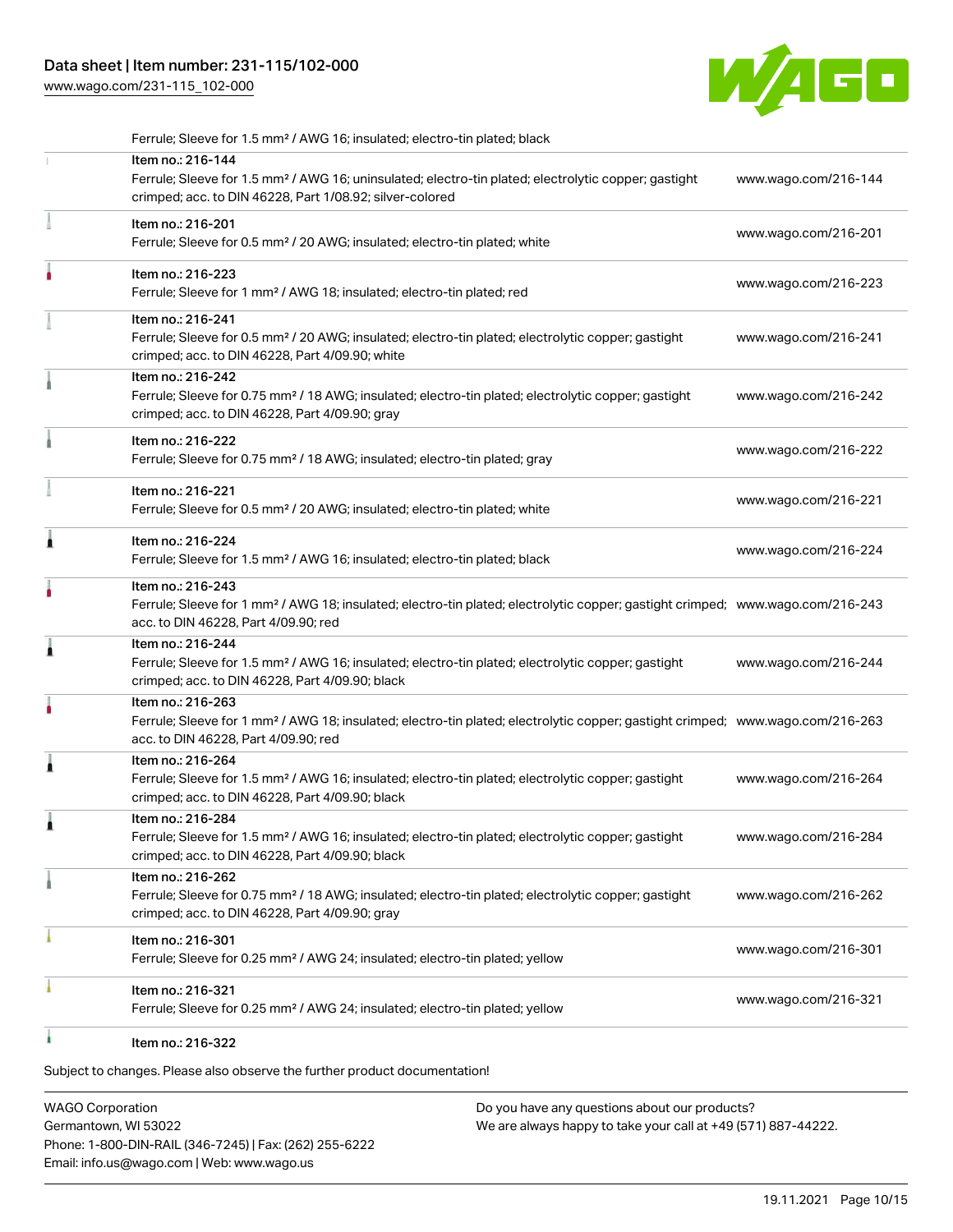

Ferrule; Sleeve for 0.34 mm² / 22 AWG; insulated; electro-tin plated; green [www.wago.com/216-322](http://www.wago.com/216-322)

|                                                                                         | Item no.: 216-302                                                                                     |            |                      | www.wago.com/216-302 |
|-----------------------------------------------------------------------------------------|-------------------------------------------------------------------------------------------------------|------------|----------------------|----------------------|
| Ferrule; Sleeve for 0.34 mm <sup>2</sup> / 22 AWG; insulated; electro-tin plated; green |                                                                                                       |            |                      |                      |
| Cover                                                                                   |                                                                                                       |            |                      |                      |
| Cover                                                                                   |                                                                                                       |            |                      |                      |
|                                                                                         | Item no.: 231-668                                                                                     |            |                      | www.wago.com/231-668 |
|                                                                                         | Lockout caps; for covering unused clamping units; gray                                                |            |                      |                      |
| <b>Testing accessories</b>                                                              |                                                                                                       |            |                      |                      |
| Testing accessories                                                                     |                                                                                                       |            |                      |                      |
|                                                                                         |                                                                                                       |            |                      |                      |
|                                                                                         | Item no.: 210-136<br>Test plug; 2 mm Ø; with 500 mm cable                                             |            |                      | www.wago.com/210-136 |
|                                                                                         |                                                                                                       |            |                      |                      |
|                                                                                         | Item no.: 231-661                                                                                     |            |                      |                      |
|                                                                                         | Test plugs for female connectors; for 5 mm and 5.08 mm pin spacing; 2,50 mm <sup>2</sup> ; light gray |            | www.wago.com/231-661 |                      |
| <b>Downloads</b>                                                                        |                                                                                                       |            |                      |                      |
| Documentation                                                                           |                                                                                                       |            |                      |                      |
| <b>Additional Information</b>                                                           |                                                                                                       |            |                      |                      |
| Technical explanations                                                                  |                                                                                                       | 2019 Apr 3 | pdf                  | Download             |
|                                                                                         |                                                                                                       |            | 2.0 MB               |                      |
|                                                                                         |                                                                                                       |            |                      |                      |
| <b>CAD files</b>                                                                        |                                                                                                       |            |                      |                      |
| <b>CAE</b> data                                                                         |                                                                                                       |            |                      |                      |
|                                                                                         | EPLAN Data Portal 231-115/102-000                                                                     |            | <b>URL</b>           | Download             |
|                                                                                         | ZUKEN Portal 231-115/102-000                                                                          |            | <b>URL</b>           | Download             |
|                                                                                         | EPLAN Data Portal 231-115/102-000                                                                     |            | <b>URL</b>           | Download             |
| CAD data                                                                                |                                                                                                       |            |                      |                      |
|                                                                                         | 2D/3D Models 231-115/102-000                                                                          |            | <b>URL</b>           | Download             |
|                                                                                         |                                                                                                       |            |                      |                      |

### Environmental Product Compliance

#### Compliance Search

Subject to changes. Please also observe the further product documentation! Environmental Product Compliance 231-115/102-000

WAGO Corporation Germantown, WI 53022 Phone: 1-800-DIN-RAIL (346-7245) | Fax: (262) 255-6222 Email: info.us@wago.com | Web: www.wago.us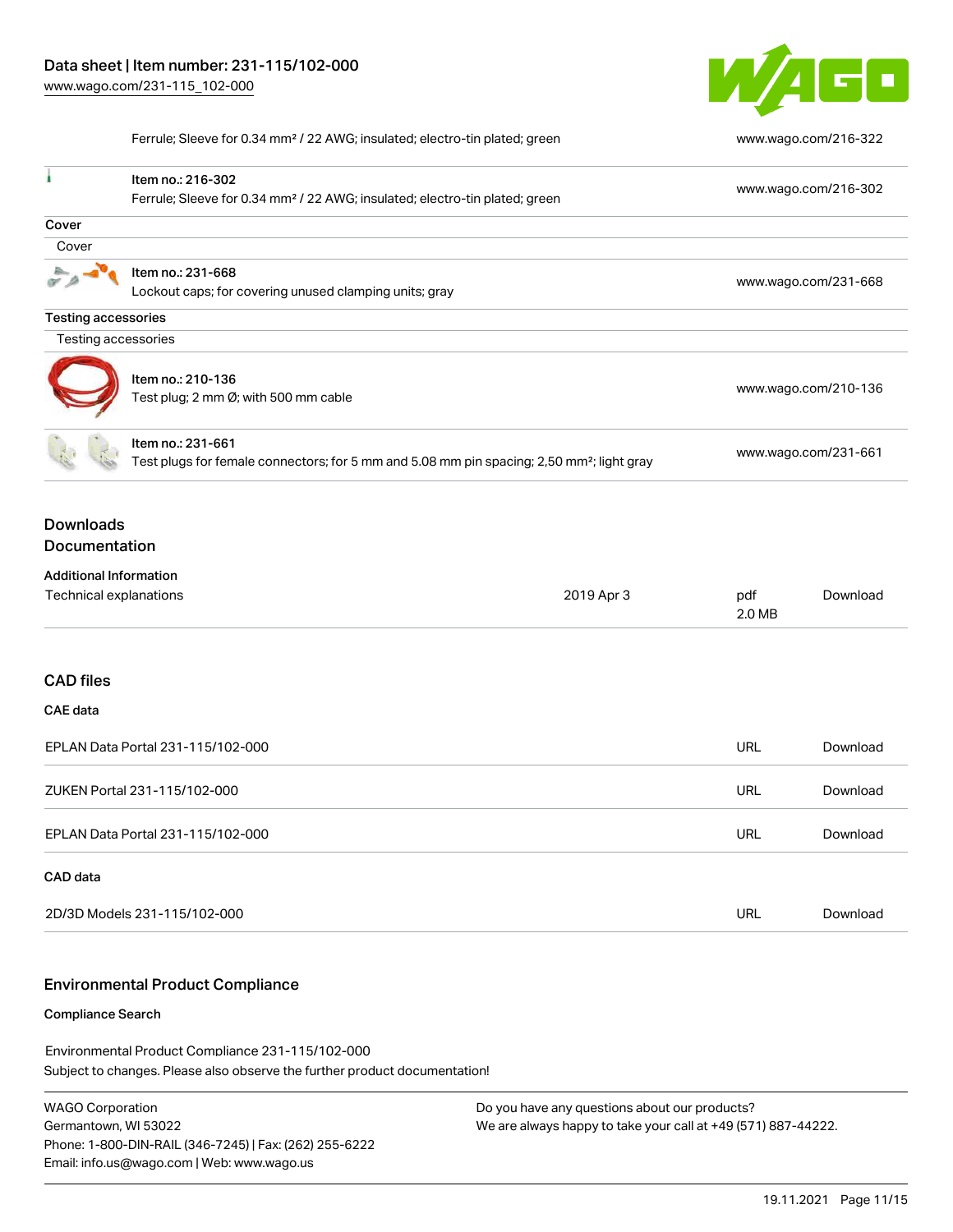Environmental Product Compliance 231-115/102-000

 $\blacksquare$ 

URL [Download](https://www.wago.com/global/d/ComplianceLinkMediaContainer_231-115_102-000)

1-conductor female connector; CAGE CLAMP®; 2.5 mm²; Pin spacing 5 mm; 15-pole; with integrated end plate; 2,50 mm²; gray

#### Installation Notes



Total pole number for female connectors = pole number for male header

#### Application



Female connectors with a built-in end plate require no extra space, while maintaining the nominal cross-section. This means: Total length of female connectors is reduced to "pole no. x pin spacing"!

Subject to changes. Please also observe the further product documentation!

WAGO Corporation Germantown, WI 53022 Phone: 1-800-DIN-RAIL (346-7245) | Fax: (262) 255-6222 Email: info.us@wago.com | Web: www.wago.us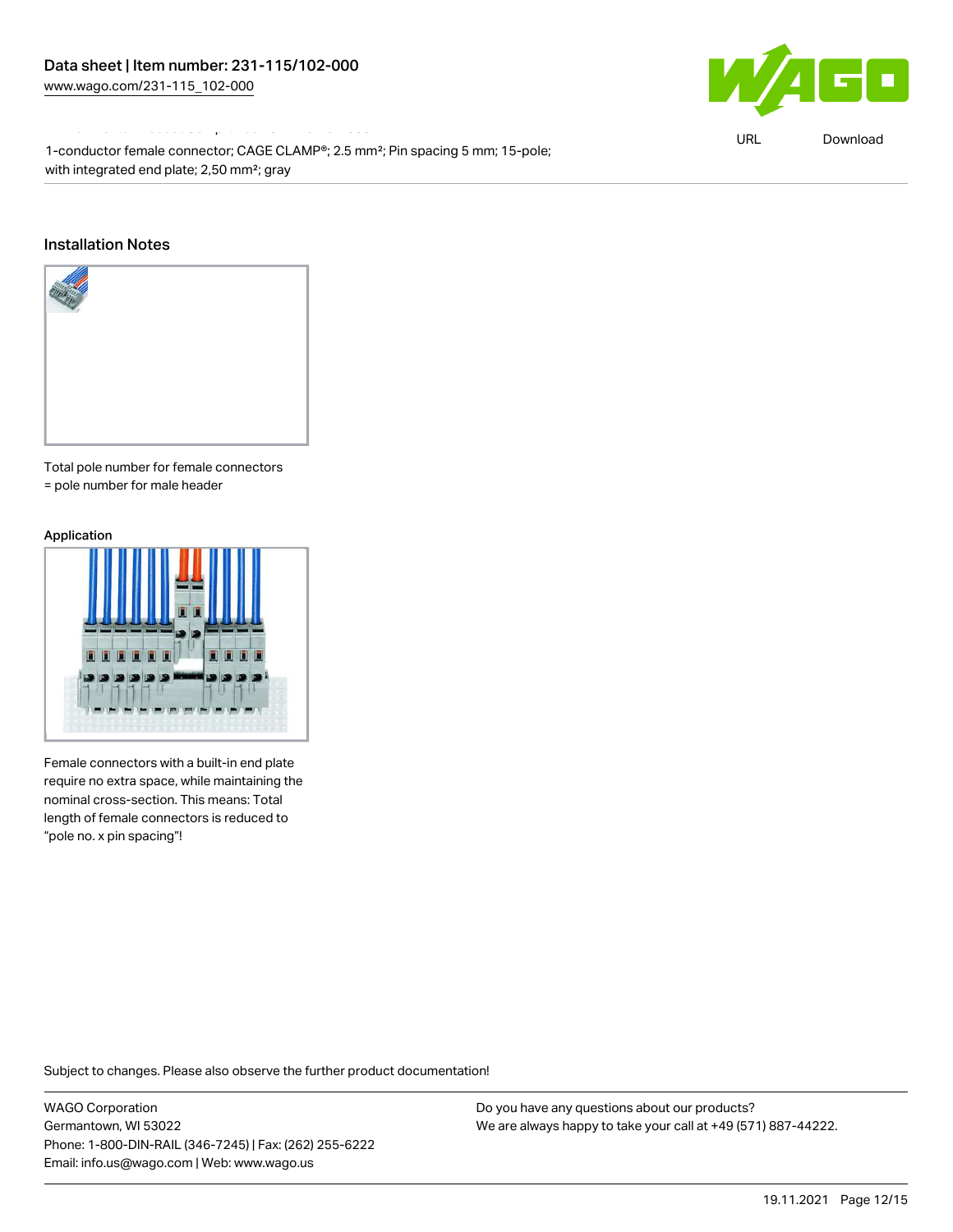



Inserting a conductor via 3.5 mm screwdriver – CAGE CLAMP® actuation parallel to conductor entry.



Inserting a conductor via 3.5 mm screwdriver – CAGE CLAMP® actuation perpendicular to conductor entry.



Inserting a conductor into CAGE CLAMP® unit via operating lever (231-291).



Inserting a conductor via operating tool.



Coding a female connector by removing coding finger(s).

Subject to changes. Please also observe the further product documentation!

WAGO Corporation Germantown, WI 53022 Phone: 1-800-DIN-RAIL (346-7245) | Fax: (262) 255-6222 Email: info.us@wago.com | Web: www.wago.us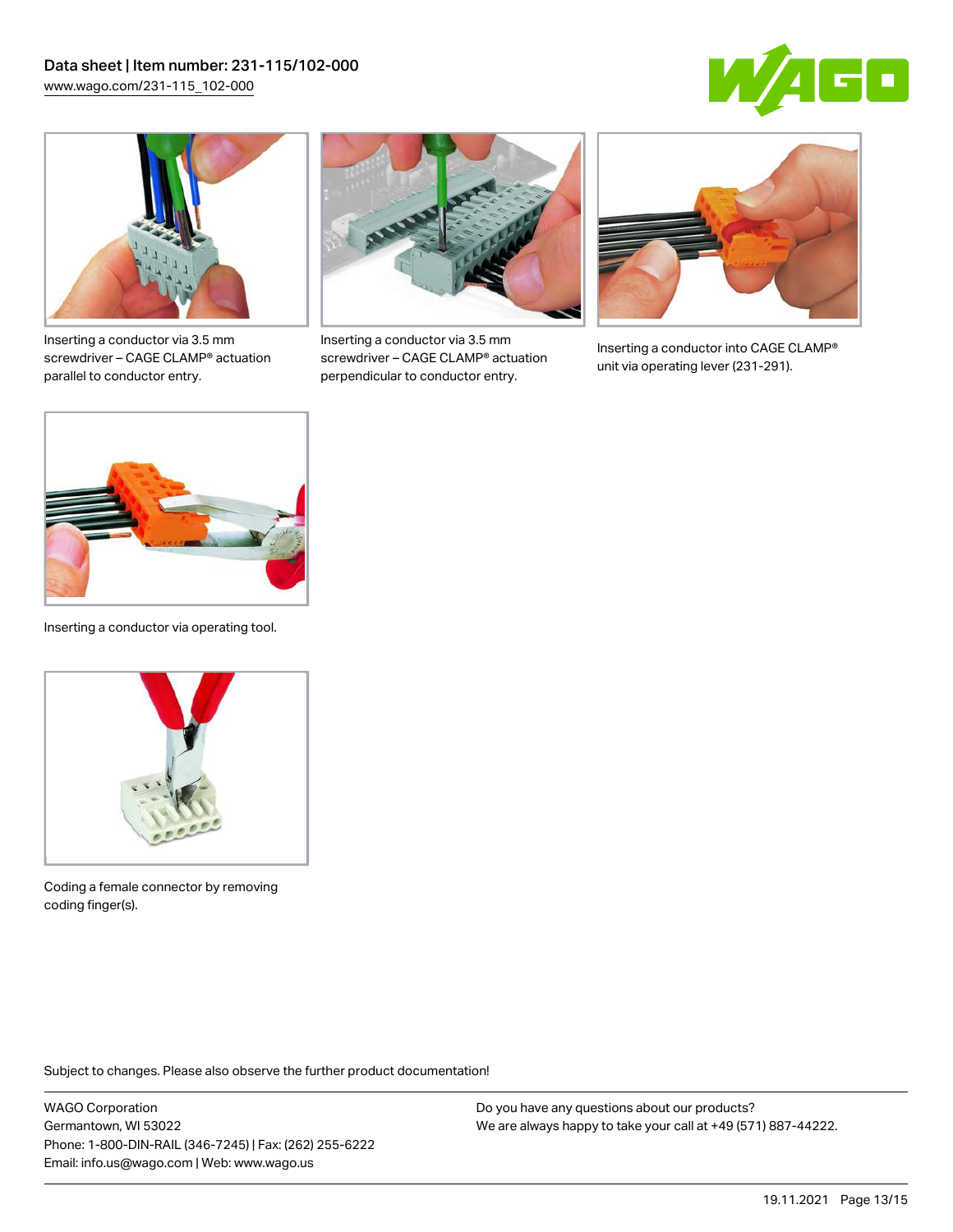



Testing – female connector with CAGE CLAMP®

Integrated test ports for testing perpendicular to conductor entry via 2 or 2.3 mm Ø test plug

Installation



Male connector with strain relief plate



Strain relief housing shown with a male connector equipped with CAGE CLAMP®



Labeling via direct marking or self-adhesive strips.

Subject to changes. Please also observe the further product documentation! Product family

WAGO Corporation Germantown, WI 53022 Phone: 1-800-DIN-RAIL (346-7245) | Fax: (262) 255-6222 Email: info.us@wago.com | Web: www.wago.us